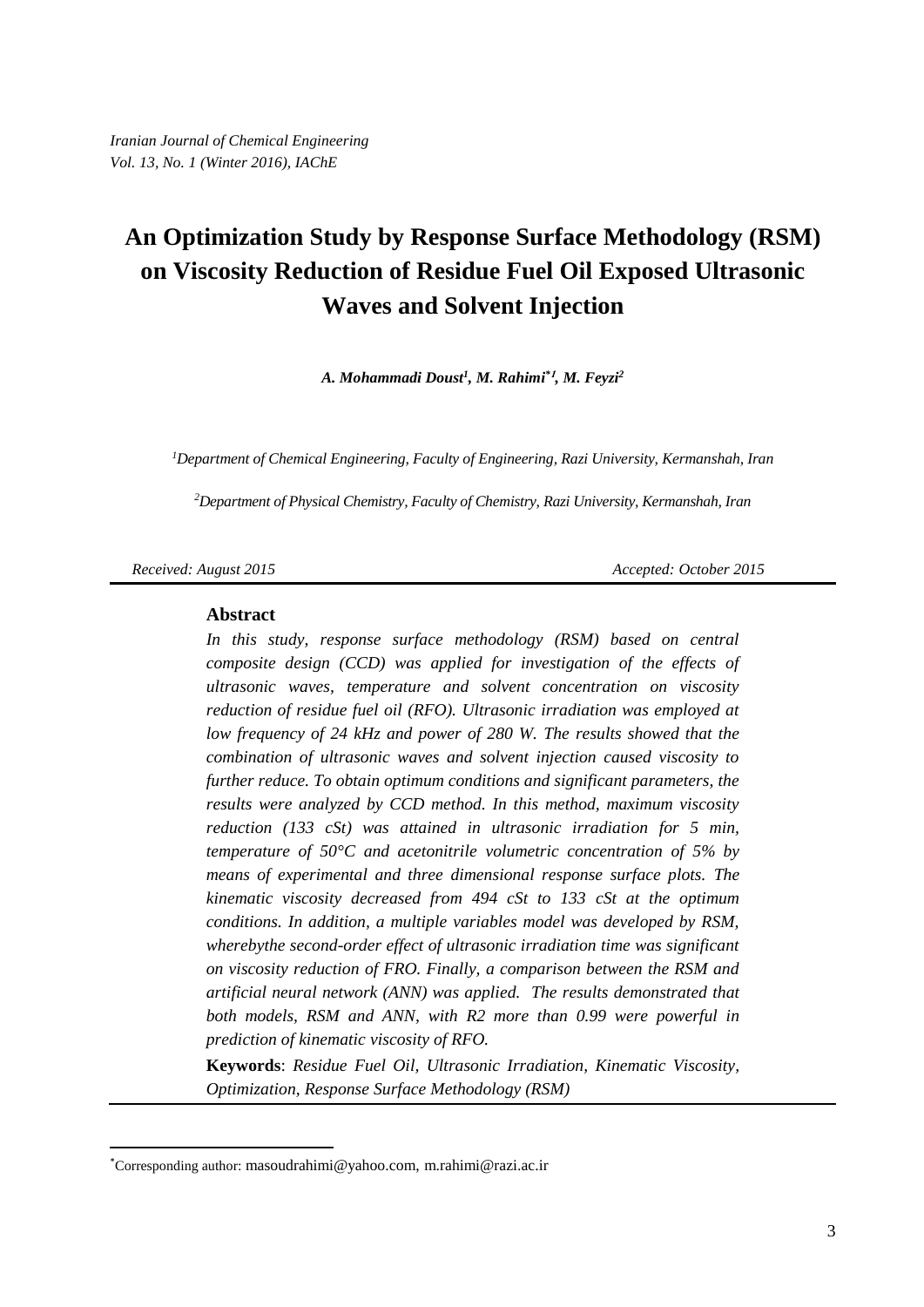# **1. Introduction**

Residue fuel oil (RFO) was exited in the bottom of an atmospheric distillation column as the highest concentration of crude oil fraction. The composition of RFO is based on crude oil type and the unit operations in refineries. Residue fractions are made of SARA (saturate, asphaltene, resin, aromatic) compositions. Therefore, the RFOs can be complex compositions. In some countries, to save gas the RFO was used in boilers and furnaces for heat production. It is important to find an appropriate method for reducing viscosity and handling RFO. Reversibility, time-consumption and low quality are the main disadvantages of viscosity reduction of RFOs. The kinematic viscosity is one of the important characteristics that RFOs are classified on [1-4]. Transportation and quality promotion of heavy fuel oils have become a major technical operation. The obstruction often occurs in pipelines by high viscous fluids that require high quality and economical methods to transfer these fluids [5]. Corrosion, equipment failures and downtime of process units are operational problems of RFOs [6]. Many methods have been applied to viscosity reduction and treatment of RFOs which are usually dangerous and costly. These methods are divided into some categories such as Thermal cracking [7-9], Chemical [3,10,11], Electromagnetic heating [4], Acoustical method [12,13] and so on.

Among the above methods, for easy transportation and promotion of quality of RFO, Ultrasonic waves have been introduced as a novel method. Recently, it has been found that the effects of ultrasonic waves in decreasing viscosity are significant. The cavitation bubbles generated by ultrasonic waves play an important role in treatment of RFOs. Ultrasonic irradiation causes temperature and pressure variation which gives birth to microscopic bubbles. The bubbles expand considerably, creating millions of shock waves. The temperature and pressure increase are due to bubble collapse. Cavitation phenomenon enhances the heat and mass transfer and is effective on flow rheology [14-18]. Ultrasonic wave technique was applied for treatment of asphaltene deposition by Shedid [19]. The author studied effects of ultrasonic irradiation, solvent and temperature on asphaltene behavior in the United Arab Emirates (UAE) crude oil. Their results showed that ultrasonic irradiation decreases the size of asphaltene clusters of UAE crude oil. Some authors investigated the influences of ultrasonic waves on oil processes [20-25].

On the other hand, other researches were also undertaken to use modeling and optimization of processes in oil industries [26,27]. Junior *et al*. [28] used factorial design methodology for optimization of diesel fuel fraction from waste high density polyethylene and heavy gas oil pyrolysis. Optimization studies was carried out on coaloil agglomeration using Taguchi (L16) experimental design by Kumar *et al*. [29] Process parameters were analyzed by means of Analysis of Mean (ANOM) and Analysis of Variance (ANOVA) statistical approach. In this research, organic matter recovery (OMR) of 91.38% was found at optimum conditions. Bendebane *et al*. [30] optimized extraction of naphthalene in an industrial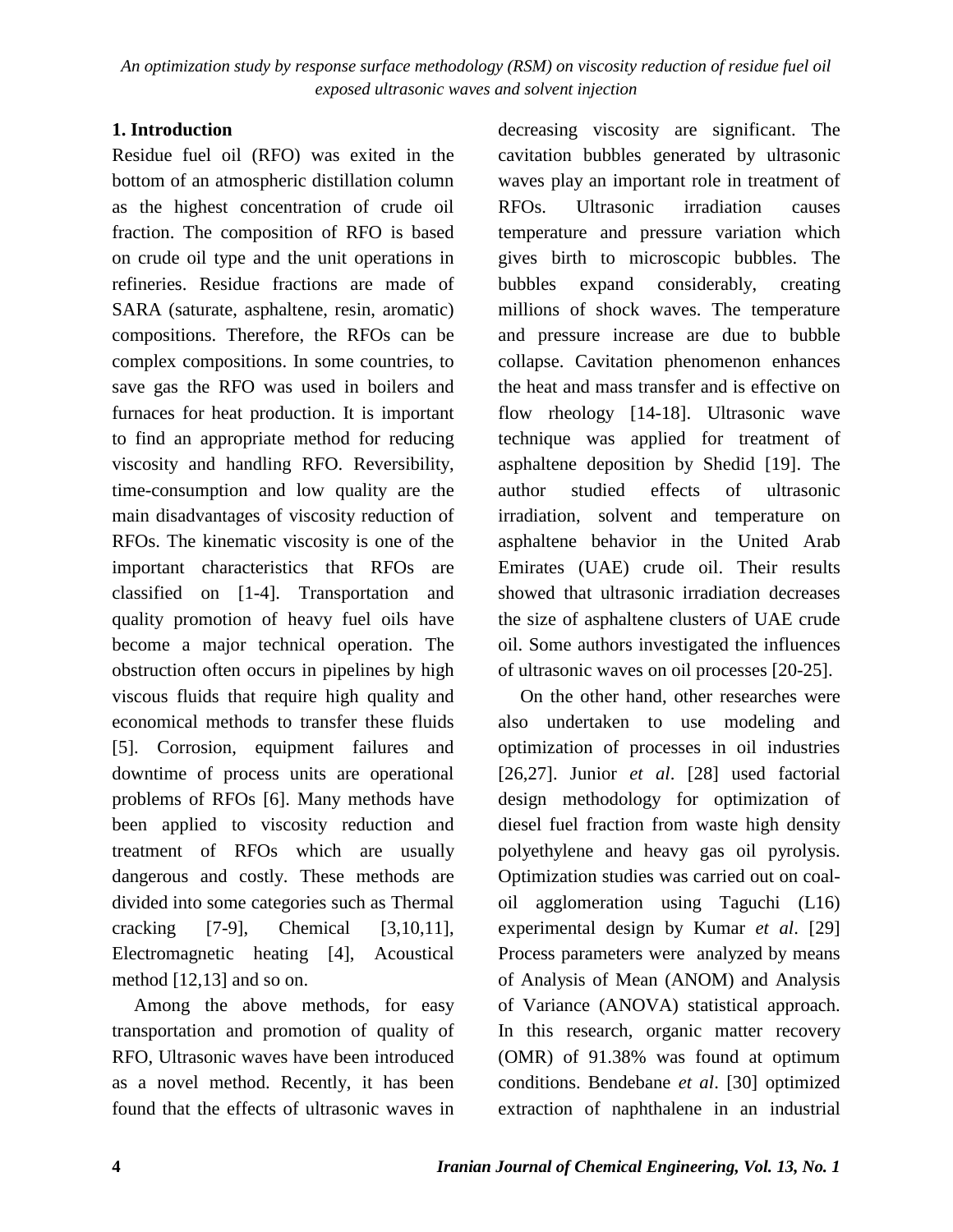rejected fuel oil. They used the mixture of methanol-phenol as extractant. Response surface methodology (RSM) and Box-Behnken design (BBD) were employed to investigate and optimize the extraction yield.

The aim of this work is to optimize the combination of ultrasonic waves with solvent which was studied in our previous work [31] to find an appropriate kinematic viscosity in the optimum conditions. It is applied for easy transportation and quality enhancement by aid of response surface methodology (RSM). The effects of ultrasonic irradiation, temperature and acetonitrile concentration on fuel oil viscosity have been reported. The important point in an oil process is modeling and optimization to improve a system and increase the efficiency of the process without increasing experiments, cost and time. Furthermore, optimal conditions for producing the maximum viscosity reduction and introduction of a powerful quadratic model were determined using response surface methodology (RSM) based on central composite design (CCD).

#### **2. Experimental**

#### **2-1. Experimental setup**

Fig.1. depicts experimental setup [31]. In this research, a sample from high kinematic viscosity RFO of Kermanshah Oil Refinery, Iran was provided. The cylindrical beaker with a volume of 300 mL, which contains 100 mL of RFO was used as a container. The top of the beaker was closed and cooling water as a cold bath surrounded it at  $16 \pm$  $1^{\circ}C$ .

In experiments [31], an ultrasonic apparatus(UP400s, Hielscher Co., Germany) with constant frequency of 24 kHz with power varied in the range of 0-400 W was used. In addition, cycle and amplitude was set and a probe with a diameter of 20 mm and a height of 30 cm was employed in experiments. Based on laboratory results and optimization method, a power of 280 W, cycle of 0.5 and amplitude of 70 percent, were selected. Finally, in order to improve the RFO viscosity reduction, various concentrations of solvent were injected into beaker.



**Figure 1.** Schematic view of experimental setup [31].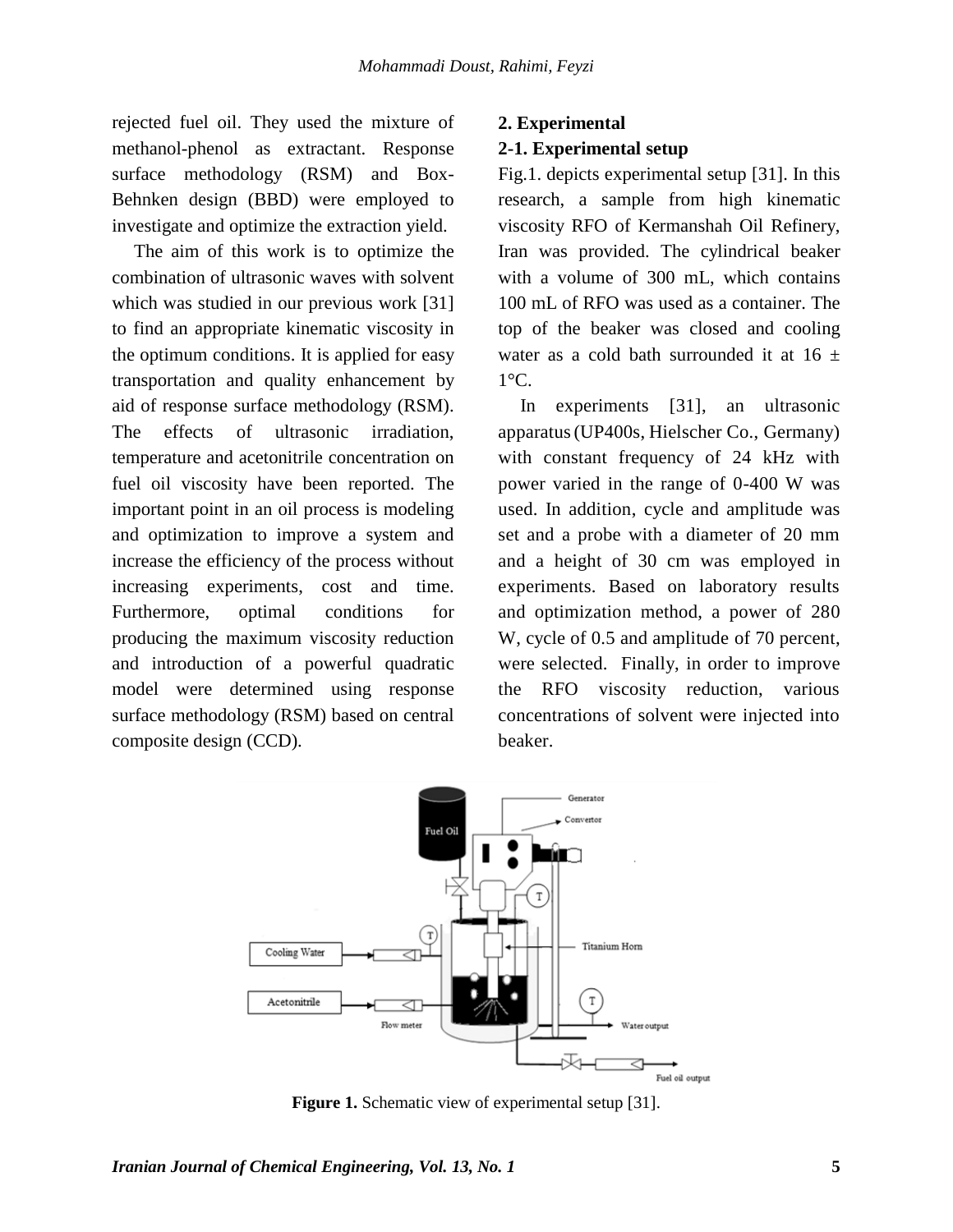# **2-2. Materials preparation**

The characteristics of RFO sample are shown in Table 1. Acetonitrile (ACT-N) as an

## **Table 1**

The characteristics of RFO sample.

| Test                                        | Results  | <b>ASTM</b> | Ref.   |  |
|---------------------------------------------|----------|-------------|--------|--|
| Kinematic viscosity at $50^{\circ}$ C (cSt) | 494      | D 445       | $[32]$ |  |
| $d^{20\circ}C$ (g/cm <sup>3</sup> )         | 1.03     | D 1298      | [33]   |  |
| Pour point $(^{\circ}C)$                    | $\theta$ | D 97        | [34]   |  |
| Ash                                         | % 0.03   | D 482       | [35]   |  |
| Flash point $(^{\circ}C)$                   | 140      | D 92        | [36]   |  |

# **2-3. Procedures**

In the first step, in order to study the effects of ultrasonic irradiation and solvent on FRO viscosity reduction, 100 ml of RFO according to Table 1 was placed in a 300 mL beaker and heated. The kinematic viscosity without ultrasonic irradiation and solvent was measured at temperatures of 30, 40 and 50°C, respectively. In the second part, a new sample of RFO was radiated with ultrasonic waves without solvent for different times of 5 and 10 min. Once more, the kinematic viscosities of samples were measured at temperatures of 30, 40 and 50°C, respectively. In order to investigate the effect of solvent, three different acetonitrile concentrations of 1, 3 and 5  $(v/v\%)$ acetonitrile/RFO) were prepared using the same RFO. Solutions were heated and their kinematic viscosities were measured without ultrasonic irradiation at different temperatures. Consequently, other solutions with the same concentrations were ultrasonically irradiated for different times. Finally, the kinematic viscosities of samples with solvent and ultrasonic irradiation were measured at different temperatures. The

Cannon–Fenske Routine viscometer (Cole-Parmer Co., US) in a glycerin bath fixed at specified temperature  $\pm$  1°C was used. The kinematic viscosity variation of RFO samples was measured by this viscometer according to ASTM D445 [32] test method. All analyses were employed after one day (Relaxation time=24 h).

# **2-4. Response surface methodology (RSM)**

The mechanism of heavy fuel oils treatment is very difficult. This is due to the existence of many hydrocarbons with complex characteristics. In addition, the interaction and non-linear behavior of variables play important roles in these processes. Determination of optimum experimental conditions is quite significant and valuable in attaining maximum efficiency. In the conventional method, one variable optimization method is neither comprehensive nor complete. Moreover, it does not reveal the complete effects and interactions among physicochemical variables. This method also led to high error in prediction of results. To solve this problem, some statistical methods have been

appropriate solvent was used in all experiments. The solvent was supplied from Merck Inc. with a high purity of 99%.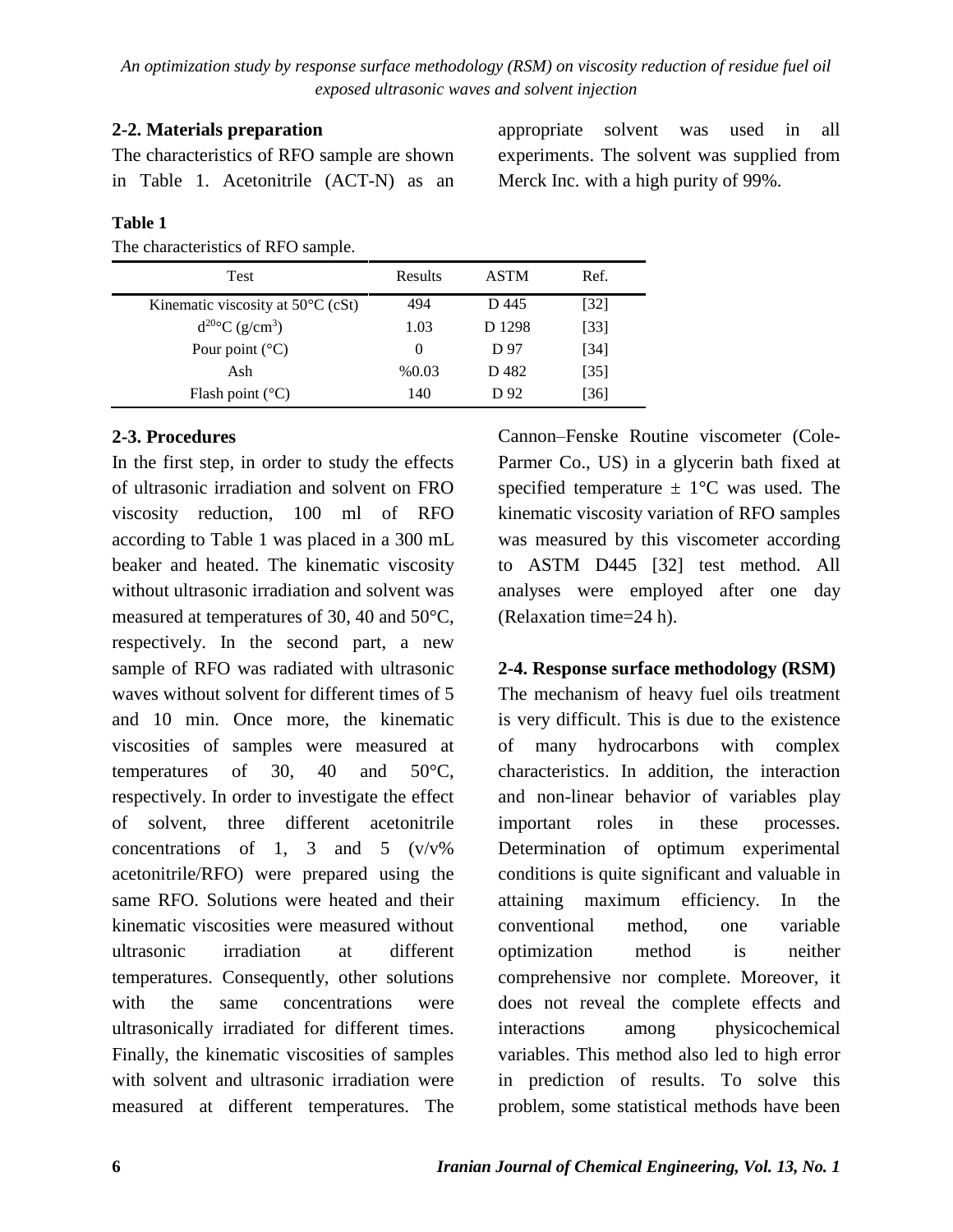recommended. Recently, response surface methodology (RSM) as a combination of mathematical and statistical methods is appropriate for analyzing the effects of independent variables. The RSM is a basic branch of experimental design. It evaluates the relationship between the response(s) and the independent variables, determines the effect of the independent variables, alone or in combination, in the processes [37]. This technique has many advantages such as: cost and time reduction, decreasing the number of tests, studying interaction among variables on response, forecasting of the response(s), determining significance level [37,38].

Central composite design (CCD) and Box-Behnken design (BBD) are important approaches in the RSM which have been reported in literature for many processes [39-51].

In summary, the RSM includes three steps, design of experiment, response surface

modeling and optimization [37]. In the present study, the central composite design (CCD) was employed to determine the effect of each variable and their interactions on the viscosity reduction of RFO. In addition, using this method, an attempt was made to find optimum conditions and the maximum viscosity reduction. The selected variables for this optimization were temperature, solvent concentration and ultrasonic irradiation time. The highest selected temperature for determining kinematic viscosity of RFO is based on ASTM D445. In this standard test method, test should be carried out at 50°C. In addition, temperature of 30°C was selected as the lowest temperature due to high kinematic viscosity at this temperature. Finally, the kinematic viscosity was analyzed at three levels, low  $(30^{\circ}C)$ , Medium  $(40^{\circ}C)$  and high (50°C) level. Their range and levels are reported in Table 2.

#### **Table 2**

Independent variables, their range and levels.

| Variable                          | Symbol | Coded factor | Level          |    |    |
|-----------------------------------|--------|--------------|----------------|----|----|
|                                   |        |              | $\overline{a}$ |    |    |
| Temperature $(^{\circ}C)$         |        | $X_1$        | 30             | 40 | 50 |
| Solvent concentration (vol%)      | ACT-N  | $X_2$        |                |    |    |
| Ultrasonic irradiation time (min) | UST    | X3           |                |    |    |

Analysis of variance (ANOVA) is a credible technique to analyze and determine the degree of importance of variables [37]. The response variable (kinematic viscosity) was modeled with a full quadratic model in order to relate the kinematic viscosity to these variables. The form of the mathematical model is as follows [52,53]:

$$
Y = \alpha_0 + \sum_{i=1}^{3} \alpha_i X_i + \sum_{i=1}^{3} \alpha_{ii} X_i^2 + \sum_{i=1}^{2} \sum_{j=i+1}^{3} \alpha_{ij} X_i X_j + \epsilon
$$
 (1)

Where Y is the predicted response (predicted kinematic viscosity),  $X_i$  and  $X_i$  are the independent variables in coded levels,  $\alpha_i$ ,

 $\alpha_{ii}$  and  $\alpha_{ii}$  are the coefficient for linear, quadratic and interaction effects, respectively.  $\alpha_0$  is the model coefficient or offset term and ε is model error.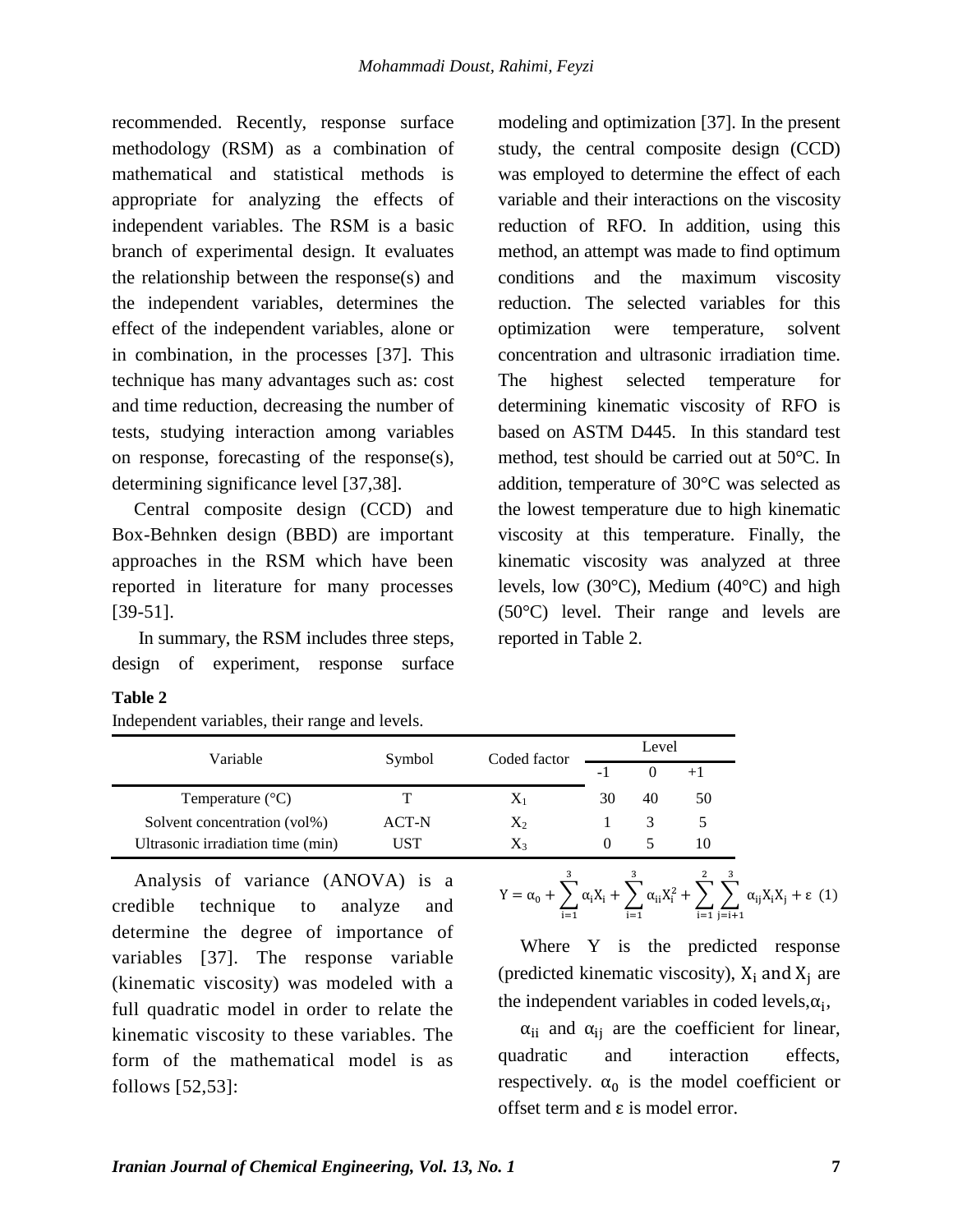## **2-5. Performance index**

Performance of the developed models in all of the cases was measured statistically by the absolute average deviation (AAD), the average relative deviation (ARD) and coefficient of correlation (R-square) according to the following equations:

$$
AAD = \frac{1}{N} \sum_{i=1}^{N} \left( \frac{y_{exp,i} - y_{model,i}}{y_{exp,i}} \right)^2
$$
 (2)

$$
ARD = \frac{1}{N} \sum_{i=1}^{N} \left( \frac{|y_{exp,i} - y_{model,i}|}{y_{exp,i}} \right)
$$
(3)

 $R$  – square

$$
= \frac{\sum_{i=1}^{N} (y_{exp,i} - y_{model,mean})^2 - \sum_{i=1}^{N} (y_{exp,i} - y_{model,i})^2}{\sum_{i=1}^{N} (y_{model,mean} - y_{exp,i})^2}
$$
(4)

The best results are as follows:

$$
ARD \rightarrow 0
$$
 (5)  
ARD  $\rightarrow 0$  (6)  
R-square  $\rightarrow 1$  (7)

$$
K-square \rightarrow 1
$$

**Table 3**

| Experimental design and results, CCD base. |  |  |  |
|--------------------------------------------|--|--|--|
|                                            |  |  |  |
|                                            |  |  |  |

## **3. Results and discussion**

## **3-1. Design of experiments (DOE)**

In this research, the most important variables; temperature, acetonitrile concentration and ultrasonic irradiation time were selected that could reduce viscosity of RFO. Kinematic viscosity of RFO was chosen as response of experiments. These independent variables were classified into three levels (Table 2). Experimental design was conducted according to CCD method. The coded levels of variables (low, medium and high), experimental design and results are presented in Table 3. All of the experiments were done in triplicate and their averages were considered as a final measurement. Based on Table 3, central composite design (CCD) determined total experimental runs of 18 and number of center points of 3.

|                |                  | Level of code    |                  | Kinematic viscosity |
|----------------|------------------|------------------|------------------|---------------------|
| Run            | $X_1$            | $X_2$            | $X_3$            | $v$ (cSt)           |
| 1              | $\boldsymbol{0}$ | $\boldsymbol{0}$ | $\mathbf{0}$     | 304                 |
| 2              | $+1$             | $+1$             | $\boldsymbol{0}$ | 133                 |
| 3              | $+1$             | $+1$             | $+1$             | 190                 |
| $\overline{4}$ | $\boldsymbol{0}$ | $\boldsymbol{0}$ | $-1$             | 389                 |
| 5              | $-1$             | $+1$             | $-1$             | 640                 |
| 6              | $-1$             | $-1$             | $-1$             | 1045                |
| 7              | $+1$             | $+1$             | $-1$             | 171                 |
| 8              | $+1$             | $\boldsymbol{0}$ | $\theta$         | 193                 |
| 9              | $\overline{0}$   | $\mathbf{0}$     | $+1$             | 418                 |
| 10             | $\theta$         | $-1$             | $\overline{0}$   | 494                 |
| 11             | $\theta$         | $+1$             | $\boldsymbol{0}$ | 209                 |
| 12             | $-1$             | $-1$             | $+1$             | 1063                |
| 13             | $+1$             | $-1$             | $-1$             | 361                 |
| 14             | $+1$             | $-1$             | $+1$             | 380                 |
| 15             | $-1$             | $+1$             | $+1$             | 513                 |
| 16             | $\theta$         | $\theta$         | $\overline{0}$   | 301                 |
| 17             | $\theta$         | $\Omega$         | $\theta$         | 303                 |
| 18             | -1               | $\overline{0}$   | $\boldsymbol{0}$ | 551                 |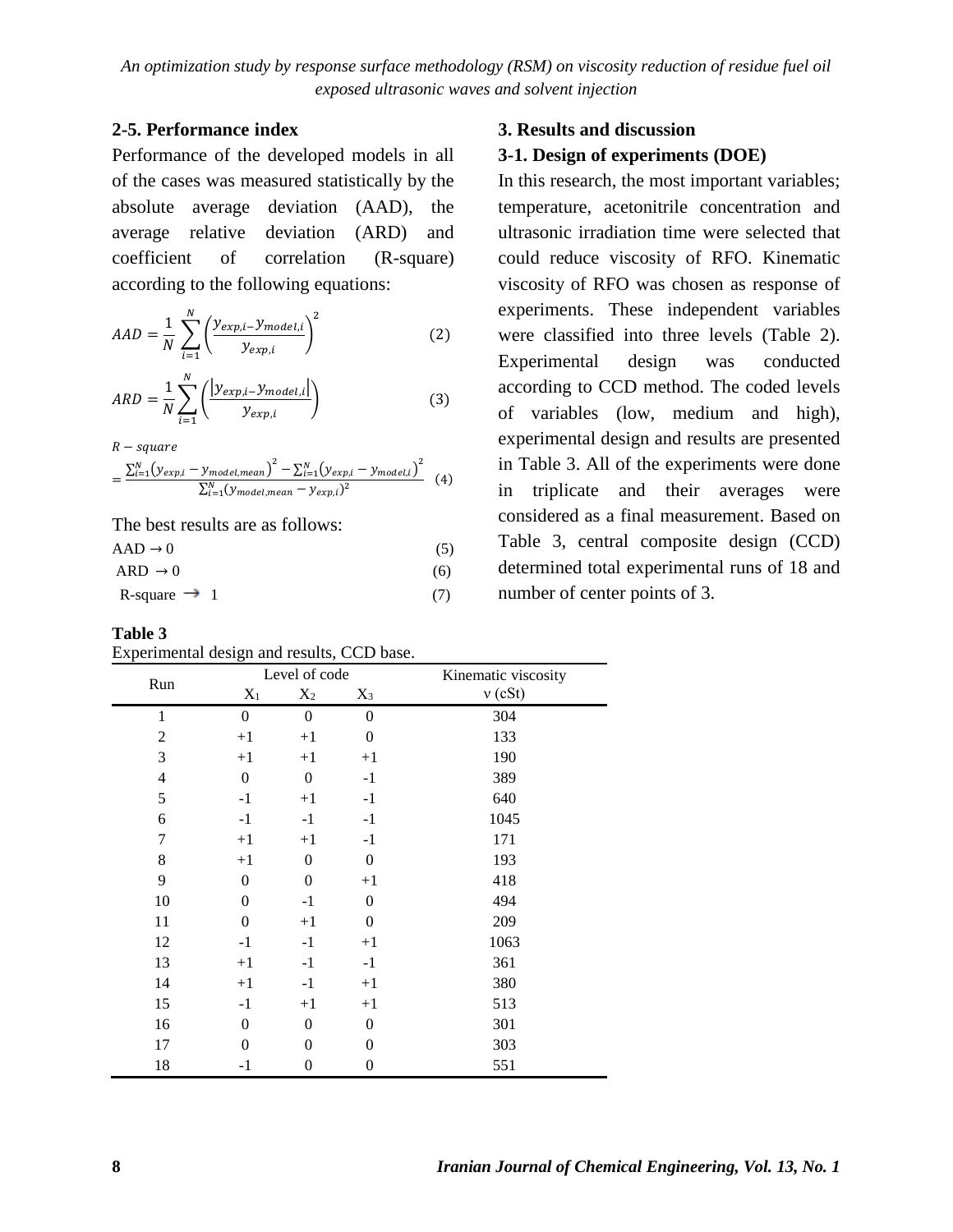# **3-1-1. Polynomial regression model and analysis of variance (ANOVA)**

The experimental results based on CCD model, were developed by polynomial regression model. Eq. (8) shows relation between kinematic viscosity (ν) and independent variables (temperature  $(X_1)$ , solvent concentration  $(X_2)$ , ultrasonic irradiation time  $(X_3)$ ). A full quadratic equation was determined as the best model as follows:

$$
\nu = +299.05 - 249.35 X_1 - 159.65 X_2 - 4.2 X_3 \n+ 74.82 X_1 X_2 + 18.38 X_1 X_3 \n- 18.13 X_2 X_3 + 82.54 X_1^2 \n+ 62.04 X_2^2 \n+ 102.28 X_3^2
$$
\n(8)

It covers the important items of interactions between variables which play significant roles in decreasing of error. Based on statistical analysis, the determination coefficient  $(R^2)$ , 0.9886, the adjusted coefficient  $(R^2 \text{ adj.})$ , 0.9743, the absolute average deviation (AAD), 0.01398, and the average relative deviation (ARD), 0.08065, were attained. The

target and output data are compared in Fig. 2. A good agreement can be seen between actual and predicted values. In addition, it will be credible for prediction of kinematic viscosity of RFO in different conditions and values as a general model. As shown in Fig. 3, central, axial and factorial points of the model are depicted in cubic dimension. These points were estimated by the model at three levels. To examine the model, analysis of variance was employed. Degree of importance for main, interaction and quadratic effects of variables was found based on P-value. Each variable with the P-value less than 0.01 is considered as highly significant and between 0.01 and 0.05 is significant. Moreover, variable with P-value more than 0.05 is usually introduced as non-significant in statistical analyses. In this methodology, as revealed in Table 4, the very low probability  $(P-value < 0.0001)$  with F-value  $(56.77)$ indicates that the model is high significant and reliable at 95% confidence level.



**Figure 2.** Comparison between actual and predicted kinematic viscosity of RFO.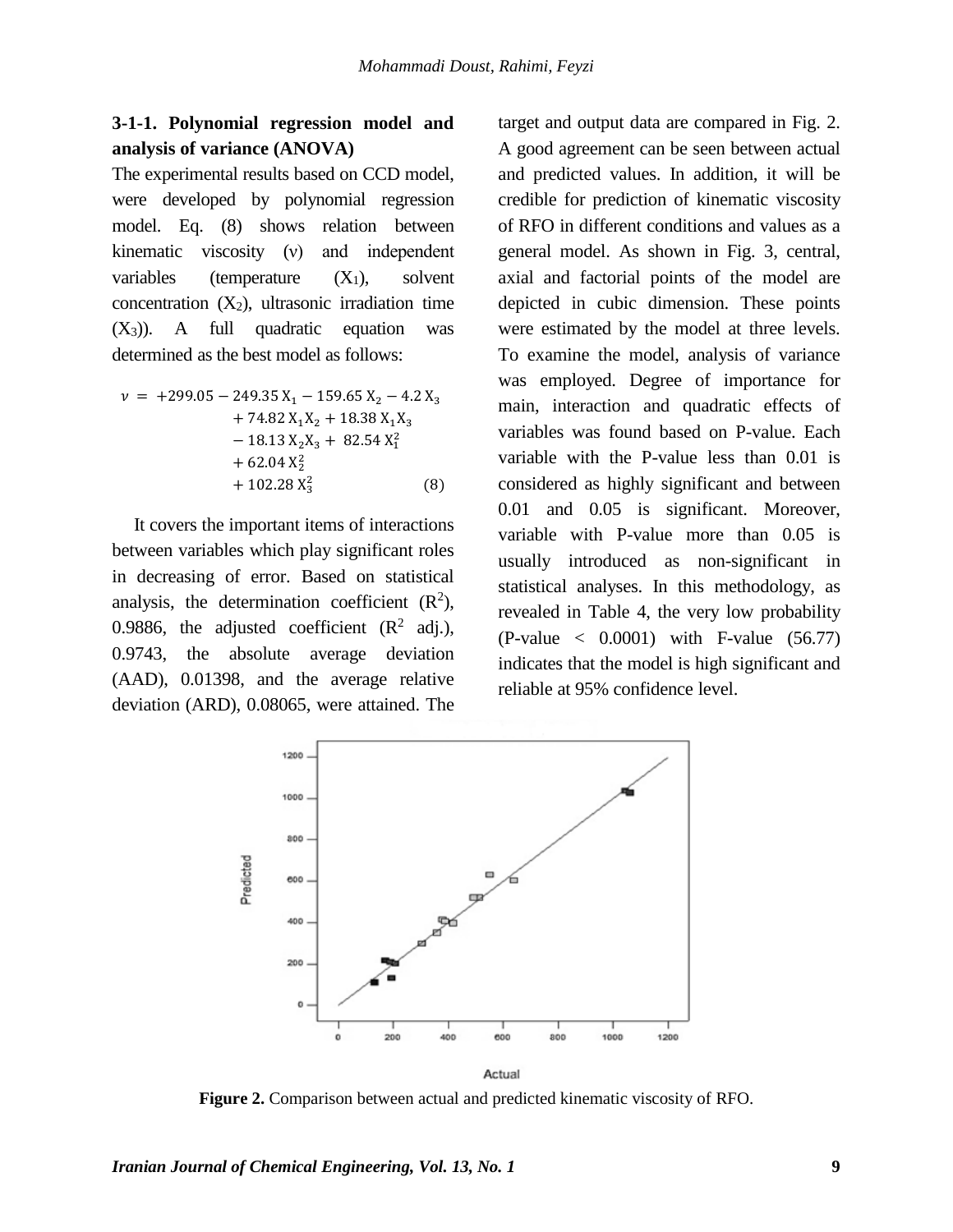

**Figure 3.** Architecture of model outputs in three-dimensional space.

The linear, interaction and quadratic variables (coded), their coefficients and statistical parameters are shown in Table 5.

| Analysis of variance (ANOVA) for response surface quadratic model. |                 |    |                |       |          |
|--------------------------------------------------------------------|-----------------|----|----------------|-------|----------|
| Source                                                             | SS              | DF | MS             | F     | P        |
| Model                                                              | $1.204E + 006$  | 9  | $1.338E + 005$ | 56.77 | < 0.0001 |
| Residue                                                            | 18853.72        | 8  | 2356.72        |       |          |
| Total                                                              | $1.223E + 0.06$ | 17 | 71941.176      |       |          |

| Table 4 |  |
|---------|--|
|---------|--|

As mentioned above, it can be recognized that linear effects of  $X_1$  and  $X_2$ are high significant degree and  $X_3$  effect is not significant. Furthermore, the interaction effect between temperature and solvent concentration  $(X_1X_2)$  reveals a high significant degree on viscosity reduction of RFO and other interactions do not have significant effect. The secondorder variable of UST  $(X_3^2)$  has the most importance among the other second-order effects, while  $X_1^2$  and  $X_2^2$  were found as significant and non-significant effects on viscosity reduction of RFO, respectively. Although linear effect of ultrasonic waves shows non-significant effect based on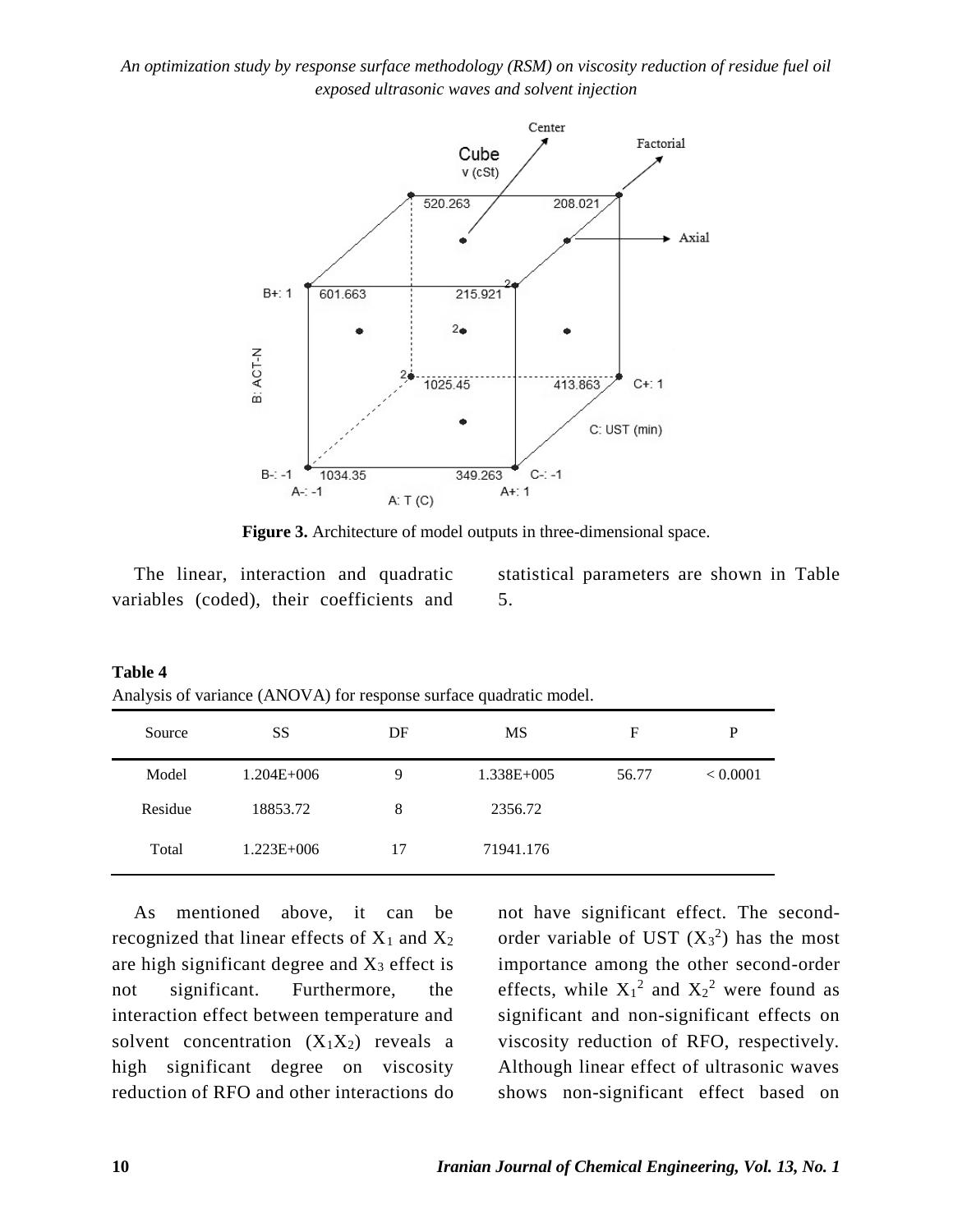CCD method, it attained a quadratic effect as listed in the last row of Table 5. This

illustrates the importance of employing ultrasound wave for this process.

| Coded factor | Coefficient | $SS (= MS, DF=1)$ | F      | P        | Degree of importance |
|--------------|-------------|-------------------|--------|----------|----------------------|
| $X_1$        | $-249.35$   | $6.601E + 005$    | 280.11 | < 0.0001 | High significant     |
| $X_2$        | $-159.65$   | $2.706E + 005$    | 114.82 | < 0.0001 | High significant     |
| $X_3$        | $-4.2$      | 176.4             | 0.075  | 0.7913   | Non-significant      |
| $X_1 X_2$    | $+74.82$    | 48291.41          | 20.49  | 0.0019   | High significant     |
| $X_1 X_3$    | $+18.38$    | 2701.13           | 1.15   | 0.3156   | Non-significant      |
| $X_2 X_3$    | $-18.13$    | 2628.13           | 1.12   | 0.3218   | Non-significant      |
| $X_1^2$      | $+82.54$    | 19181.98          | 8.14   | 0.0214   | Significant          |
| $X_2^2$      | $+62.04$    | 10837.41          | 4.6    | 0.0643   | Non-significant      |
| $X_3^2$      | $+102.28$   | 33505.62          | 14.22  | 0.0055   | High significant     |

## **Table 5** Quadratic regression and importance of variables.

Finally, as discussed above significant effects were determined based on P-value, four terms can be removed and the model was summarized as the equation below with a low error:

$$
\begin{aligned} \nu &= +299.05 - 249.35 \, \text{X}_1 - 159.65 \, \text{X}_2 + 74.82 \, \text{X}_1 \text{X}_2 \\ &+ 82.54 \, \text{X}_1^2 + 102.28 \, \text{X}_3^2 \end{aligned} \tag{9}
$$

## **3-1-2. The optimization of kinematic viscosity reduction of RFO**

The three dimensional response surface plots were depicted for better understanding of kinematic viscosity reduction of RFO. Three plots were analyzed. Each plot investigates the effect of two variables on viscosity reduction of RFO at medium value of another variable. Fig. 4 shows the simultaneous effect of temperature and solvent concentration on the kinematic viscosity of RFO.



**Figure 4.** The effect of temperature and acetonitrile concentration on the kinematic viscosity of RFO (UST=5 min (medium)).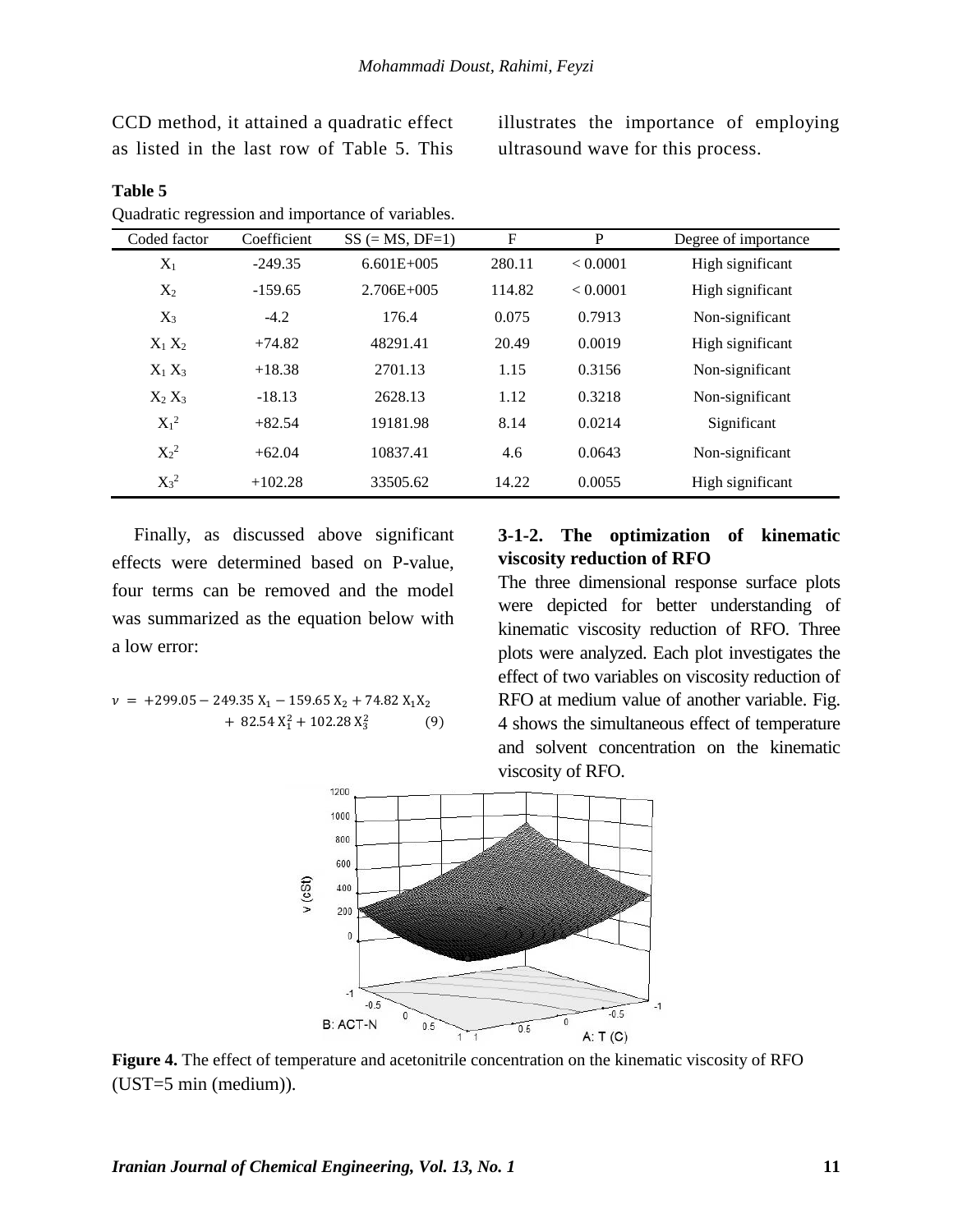This figure reveals that with increases of temperature and acetonitrile concentration at three levels, kinematic viscosity decreases. The maximum reduction occurs at high level of temperature and solvent concentration. Generally, this figure demonstrates that with increase in solvent concentration the fuel oil viscosity decreases. This could be because of increase in solubility of some hydrocarbons (saturates, asphaltenes, resins, aromatics) by increasing solvent concentrations [19]. Therefore, the influences of temperature and solvent can be significant on viscosity reduction of RFO. Moreover, in this section, temperature of 50°C and solvent volumetric concentration of 5% are determined as optimum values. As shown in Fig. 5, it is clear that with increasing temperature, kinematic viscosity decreases, while ultrasonic irradiation time has a minimum point at medium level.



**Figure 5.** The effect of temperature and ultrasonic irradiation time on the kinematic viscosity of RFO  $(ACT-N%=3 (medium)).$ 

In the constant concentration, the increase of ultrasonic irradiation time leads to the increment of viscosity reduction to 5 min and then value gradually increases. Boiling effect may be one reason due to cavitation phenomenon and generated heat, which aid the evaporation of light components [4,19]. The boiling effect was started after 5 min and clearly seen at 10 min. Hence, this leads to the result that ultrasonic irradiation time of 5 min was attained in experimental conditions as an optimum time in viscosity reduction of

RFO. The reduction of fuel oil viscosity before 5 min may be explained by generation of ultrasonic energy, which may cause degradation of hydrocarbons intermolecular bonds and their separation from other particles. On the other hand, growth of RFO viscosity after 5 min can lead to a breakdown of large molecular hydrocarbons such as asphaltene and resin to more tiny cracked particles in the RFO samples [4,19,54,55].

Moreover, Fig. 6 illustrates the effects of ultrasonic irradiation time and acetonitrile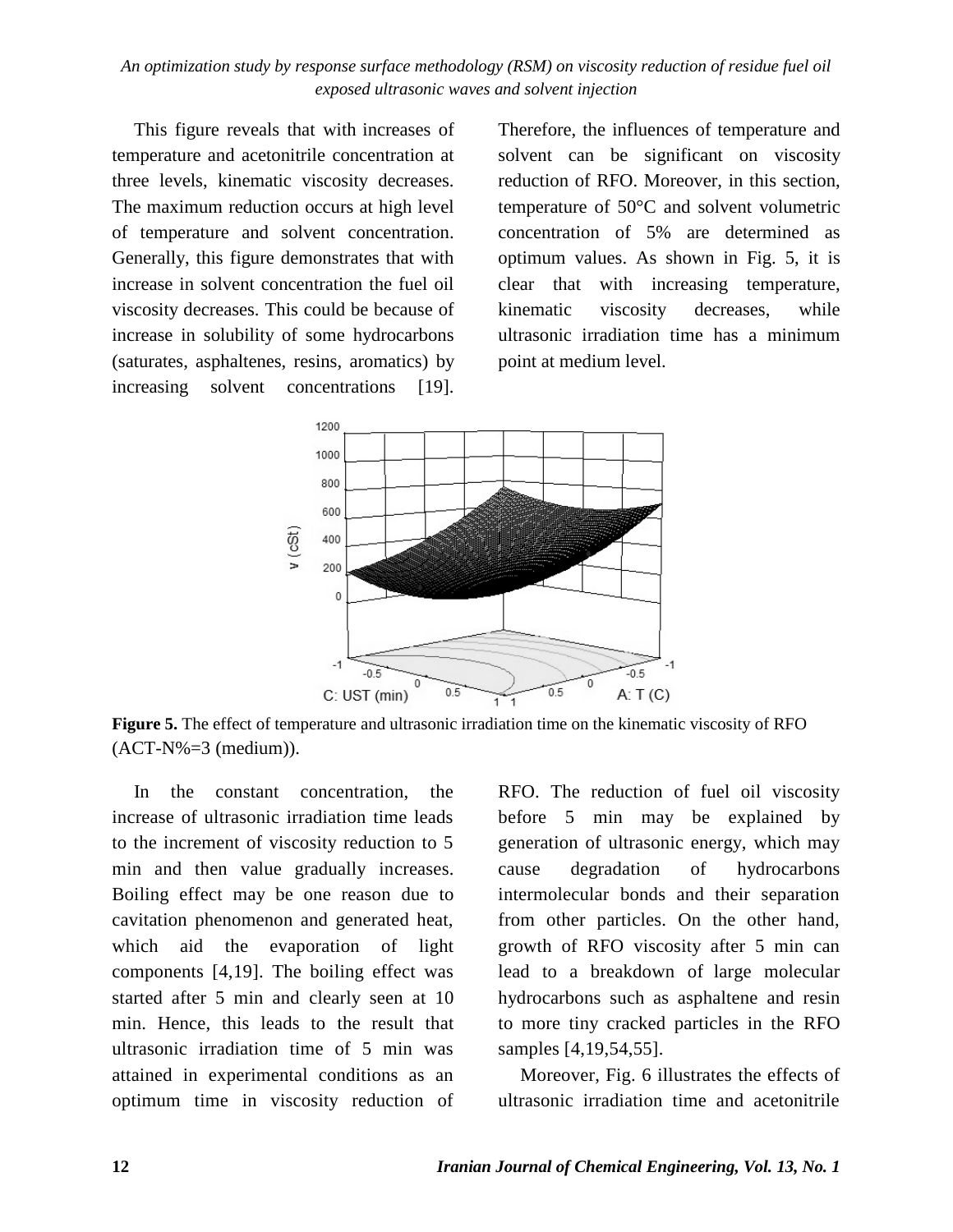concentration. The fuel oil samples were radiated by ultrasonic irradiation for 0, 5 and 10 min at constant frequency of 24 kHz and power of 280 W. As shown in this figure, increase of solvent concentration reduces the RFO viscosity without ultrasonic irradiation. In addition, decreased viscosity is considerable at UST=5 min than nonirrradiated one. The results reveal that viscosity of fuel oil increased with increase in ultrasonic time by 5 min. Generally, the

figure demonstrates that with increase in solvent concentration, the fuel oil viscosity decreases for all ultrasonic irradiation times based on the above mentioned reasons. As a result, increase in temperature and solvent concentration lead to fuel oil viscosity reduction. However, the ultrasonic waves have positive effect on kinematic viscosity reduction up to 5 min and after that, they have undesirable effect on RFO kinematic viscosity.



**Figure 6.** The effect of acetonitrile concentration and ultrasonic irradiation time on the kinematic viscosity of RFO (T=40°C (medium)).

The optimum viscosity of RFO (133 cSt) was found at temperature of 50°C, acetonitrile concentration of 5% and ultrasonic irradiation time of 5 min by using the response surface methodology (RSM) and optimization.

# **3-2. Comparison of RSM with ANN methodology**

The performance of the proposed artificial neural network (ANN) for kinematic viscosity prediction of FRO were statistically measured by the absolute average deviation (AAD), the average relative deviation (ARD) and coefficient of correlation  $(R^2)$  in our previous work [31]. In this research, the experimental design and optimization of the viscosity reduction process of FRO was investigated by RSM based on CCD method. The performance of the RSM and ANN approaches are shown in Table 6. Generally, both developed models indicate the good performance in forecasting the kinematic viscosity of RFO. Therefore, the models can be appropriate with the lowest error. The results show small variations among the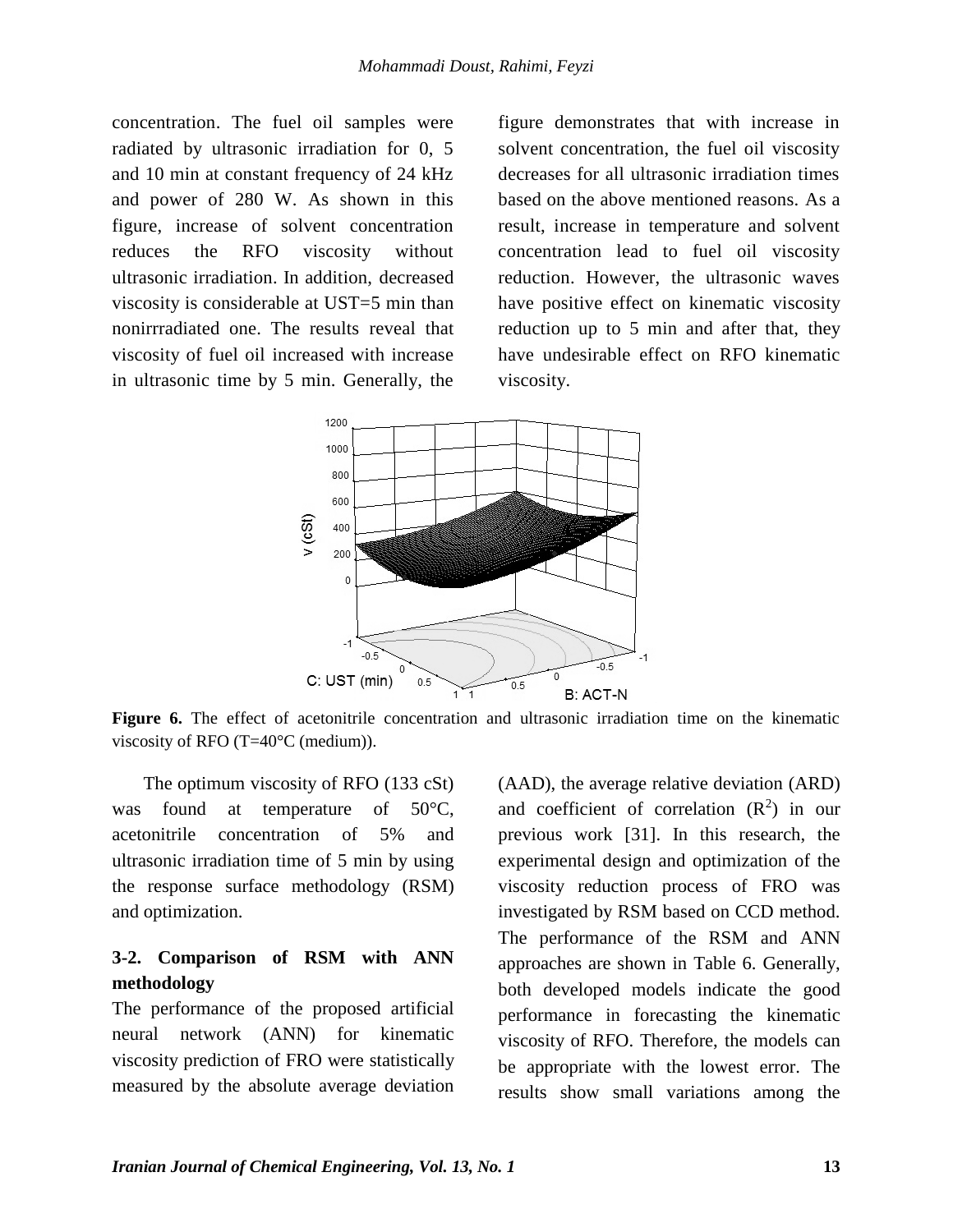models. The ANN model has the best performance compared with the RSM. However, although the ANN model reveals more precision the RSM training duration is very transient. In addition, there is no vagueness in the RSM model compared with the ANN approach, because the RSM model presents all of the relationships between linear, interaction and quadratic effects.

## **Table 6**

|  |  | The performance of RSM and ANN models. |
|--|--|----------------------------------------|
|--|--|----------------------------------------|

| Model      | Performance indicator |         |                |  |  |
|------------|-----------------------|---------|----------------|--|--|
|            | AAD                   | ARD     | $\mathbb{R}^2$ |  |  |
| <b>RSM</b> | 0.01398               | 0.08065 | 0.99           |  |  |
| ANN [31]   | 0.01070               | 0.0516  | O 99           |  |  |

The results demonstrated that the RSM model has a higher error than the ANN. Furthermore, the RSM plays an important role in decreasing experiments, cost and time. It optimized conditions and developed a full quadratic model at optimum conditions. Experimental design of process and determination of important degree of linear, quadratic and interaction effects are also valuable in viscosity reduction of RFO and same processes. Fig. 7 depicts above mentioned fact. This figure illustrates that the models are able to model of measured data.



**Figure 7.** The RSM and ANN models versus experimental kinematic viscosity of RFO.

## **4. Conclusions**

In this research, influence of ultrasonic irradiation is investigated on RFO kinematic viscosity reduction considering the solvent concentration and temperature by RSM. The results demonstrated that with increasing

temperature and solvent concentration, the kinematic viscosity reduced. In addition, in the range employed optional condition, the optimum ultrasonic irradiation time of 5 min was attained. The results showed that from zero to 5 min ultrasonic irradiation,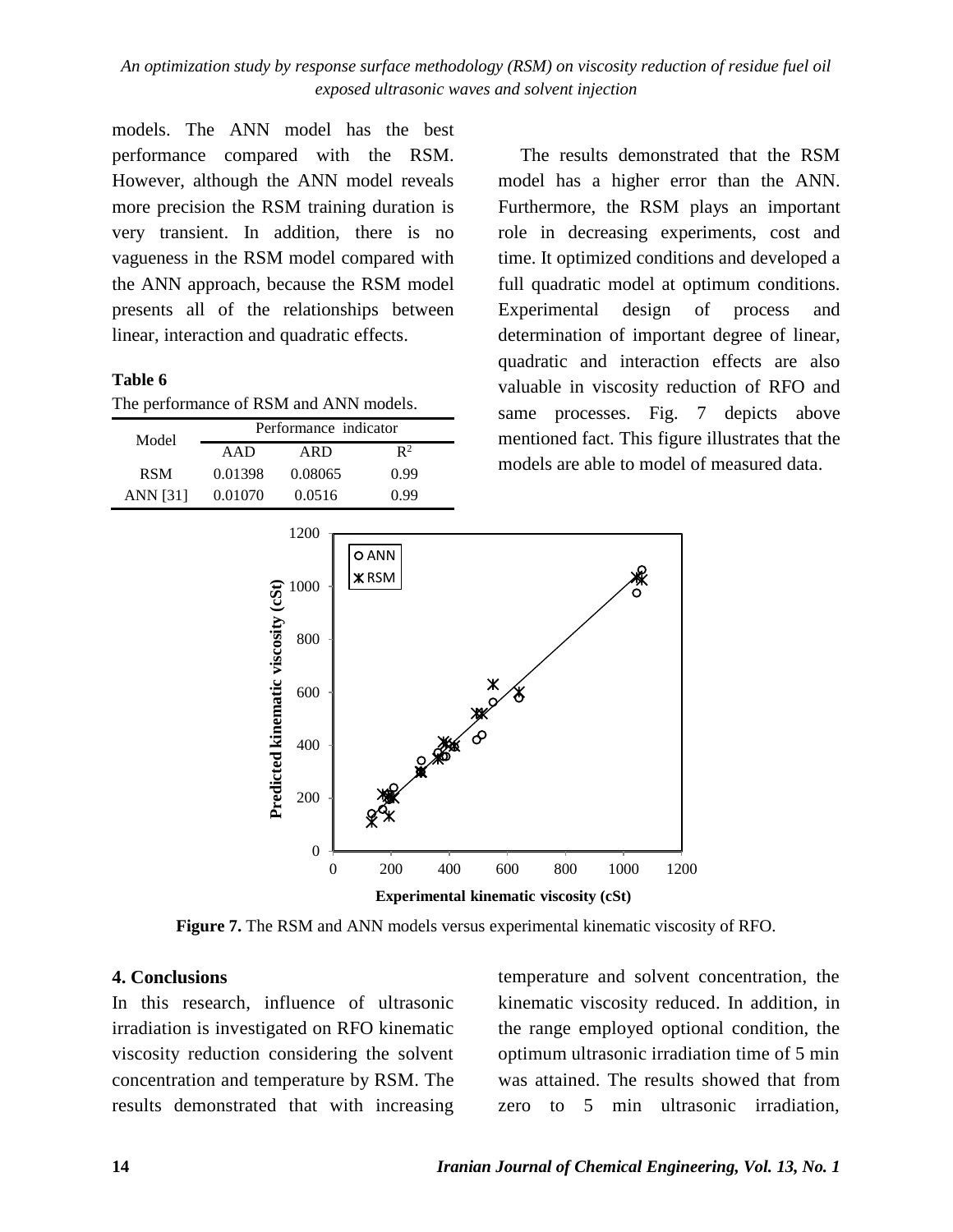kinematic viscosity decreased, while it enhanced after this time. The optimum conditions were determined with the aid of the RSM based on central composite design (CCD). The FRO with the best kinematic viscosity, 133 cSt, was found at  $50^{\circ}$ C, solvent volumetric concentration 5%, and the ultrasonic irradiation time of 5 min which was confirmed by three dimensional response surface plots. Hence, an optimum model of RSM was developed for prediction of kinematic viscosity. In this model, four

terms have been removed because of nonsignificant effects on viscosity reduction of RFO. The results revealed precision and accuracy of predicted outputs of the RSM  $(R^2=0.99331)$  and ANN  $(R^2=0.99384)$ models. As a result, combining ultrasonic waves and solvent in addition to employing the RSM can be useful in decreasing kinematic viscosity and finding optimum parameters to reach goals with respect to cost, energy, time and safety in oil industries.

#### **Nomenclature**

| ACT-N       | Acetonitrile volumetric concentration (vol%)   |
|-------------|------------------------------------------------|
| <b>ASTM</b> | <b>American Society for Testing Materials</b>  |
| $d^{20}$    | density at $20^{\circ}$ C (g/cm <sup>3</sup> ) |
| DF          | Degree of freedom                              |
| F           | F-value                                        |
| MS          | Mean of square                                 |
| P           | P- value, probability                          |
| <b>RFO</b>  | residue fuel oil                               |
| SS          | Sum of square                                  |
| T           | temperature $(^{\circ}C)$                      |
| UAE         | <b>United Arab Emirates</b>                    |
| UST         | ultrasonic irradiation time (min)              |

#### **Greek letter**

v kinematic viscosity (cSt or  $mm^2/s$ )

#### **Acknowledgments**

Authors would like to thank the Research Institute of Petroleum Industry of Kermanshah and Kermanshah Oil Refinery for providing samples and the valuable suggestions of advisors during this work.

#### **References**

[1] Kent, J. A., Riegel's Handbook of Industrial Chemistry, Springer, New York, (1983).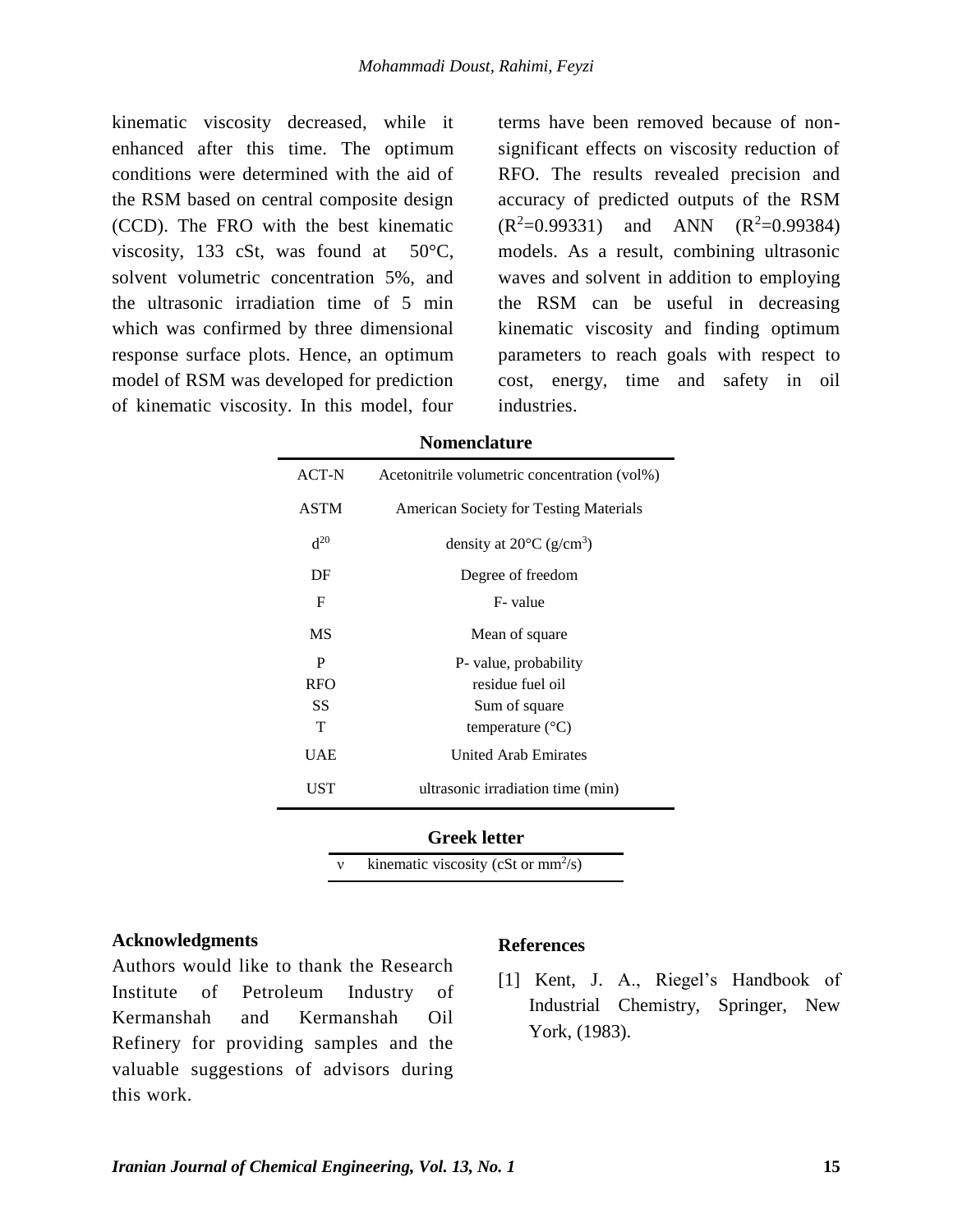- [2] Perry, R. H. and Green, D. W., Perry's Chemical Engineers Handbook, McGraw-Hill, New York, (1997).
- [3] Gray, M. R., Upgrading of petroleum residue and heavy oil, CRC Press, New York, (1994).
- [4] Gunal, O. G. and Islam M. R., "Alteration of asphaltic crude rheology with electromagnetic and ultrasonic irradiation", *J. Petrol. Sci. Eng.,* **26**, 263  $(2000).$
- [5] Hasan, S. W. Ghannam, M. T. and Esmail, N., "Heavy crude oil viscosity reduction and rheology for pipeline transportation", *Fuel,* **89**, 1095 (2010).
- [6] Shalaby, H. M., Refining of Kuwait's heavy crude oil, material challenges, Kuwait Institute for Scientific Research, Petroleum Research and Studies Center, Kuwait, p. 3 (2005).
- [7] David, S. J. and Pujado, P. R., Handbook of Petroleum Processing, Springer, New York, (2006).
- [8] Heinemann, H. and Spelght, J. G., The Chemistry and Technology of Petroleum, Taylor and Frances Group, USA, (2006).
- [9] Simanzhenkov, V. and Idem, R., Crude oil Chemistry, Marcel Dekker, New York, (2003).
- [10] Allen, T. D. and Roberts, A. P., Production Operations: Well Completion, Workover and Stimulation, Oil & Gas Consultants International, Oklahoma, (1982).
- [11] Hirscherg, A. Dejong, N. J. Schipper, B. H. and Meijer, J. G., Influence of Temperature and Pressure on Asphaltene Flocculation, Society of Petroleum Engineering of AIME, USA, (1984).
- [12] Timothy, J. M. and John, P. L., Applied Sonochemistry: Uses the Power Ultrasound in Chemistry and Processing, Wiley-VCH Verlag Gmbh& Co. KGaA, Germany, (2002).
- [13] David, J. and Cheeke, N., Fundamentals and Applications of Ultrasonic Waves, CRC Press, Canada, (2002).
- [14] Mironov, M. A. Pirogov, V. A. B. Tumanyan, P. and Chelintsev, S. N., "Acoustic technology for reduction the low-temperature viscosity of petroleum products in pipelines", *Chem. Petrol. Eng.,* **40**, 13 (2004).
- [15] Ensumlnger, D. and Stulen, F. B., Ultrasonic's, Data, Equations and their Practical Uses, Taylor and Francis Group, New York, (2009).
- [16] David, J. and Cheeke, N., Fundamentals and Applications of Ultrasonic Waves, CRC Press, Canada, (2002).
- [17] Suslick, K. S. Didenko, Y. U. and Fang, M. M., "Acoustic cavitation and its chemical consequences", *Philos. Trans. Royal Soc.,* **357**, 335 (1999).
- [18] Suslick, K. S., The Chemical Effect of Ultrasound, Scientific American, USA, (1989).
- [19] Shedid, S. A., "An ultrasonic irradiation technique for treatment of asphaltene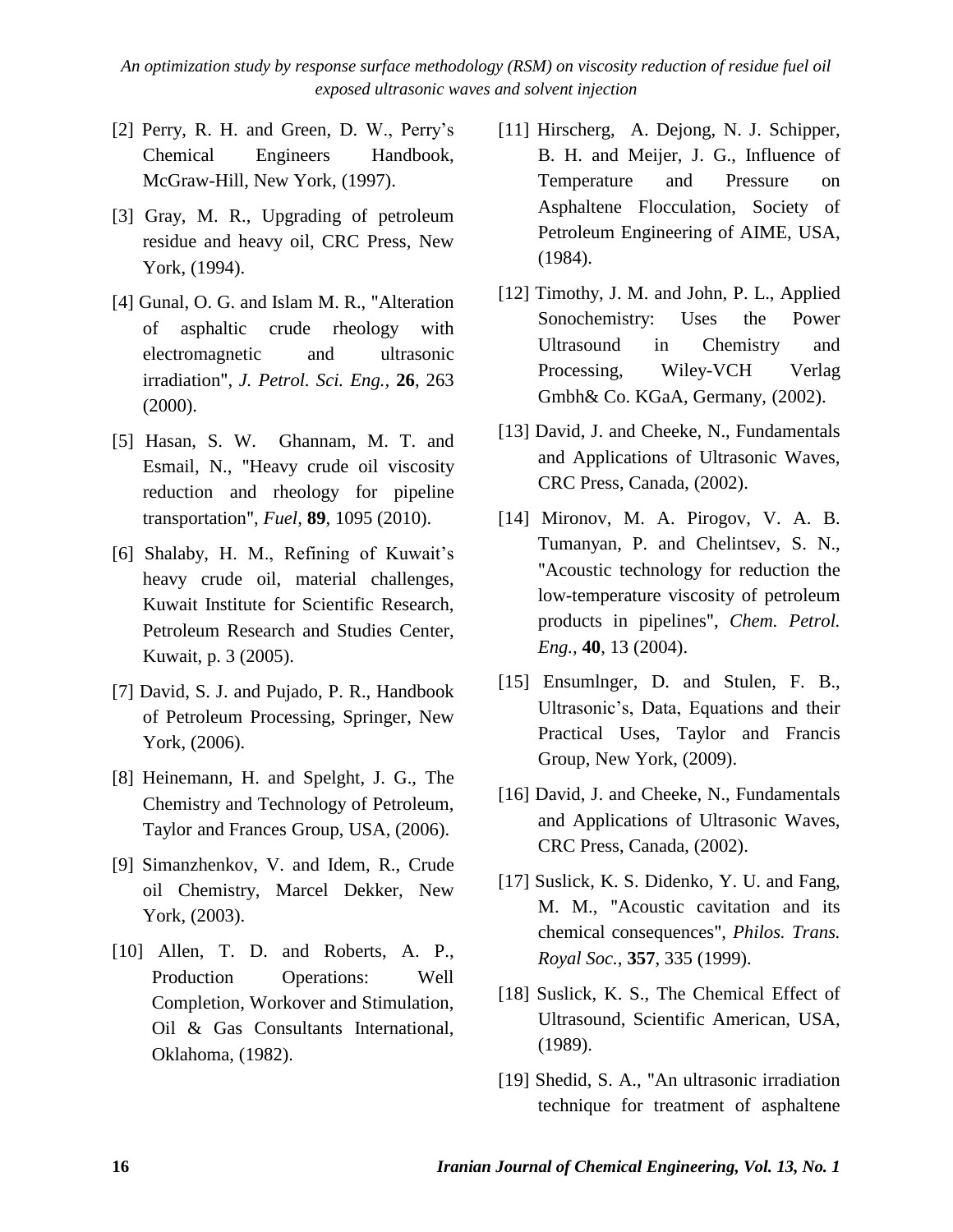deposition", *J. Petrol. Sci. Eng.,* **42**, 57 (2004).

- [20] Bjorndalen, N. and Islam, M. R., "The effect of microwave and ultrasonic irradiation on crude oil during production with a horizontal well", *J. Petrol. Sci. Eng.,* **43**, 139 (2004).
- [21] Hong-Xing, X. and Chun-Sheng P., "Experimental study of heavy oil underground aquathermolysis using catalyst and ultrasonic", *J. Fuel Chem. Technol.,* **39**, 606 (2011).
- [22] Wang, R. Liu, J. Hu, Y. Zhou, J. and Cen, K., "Ultrasonic sludge disintegration for improving the coslurrying properties of municipal waste sludge and coal", *Fuel Process. Technol.,* **125**, 94 (2014).
- [23] Saikia, B. K. Dutta, A. M. Saikia, L. Ahmed, S. and Baruah, B. P., "Ultrasonic assisted cleaning of high sulphur Indian coals in water and mixed alkali", *Fuel Process. Technol.,* **123**, 107 (2014).
- [24] Prajapat, A. L. and Gogate, P. R., "Depolymerization of guar gum solution using different approaches based on ultrasound and microwave irradiations", *Chem. Eng. Process.,* **88**, 1 (2015).
- [25] Ramisetty, K. A. Pandit, A. B. and Gogate, P. R., ["Ultrasound assisted](http://www.sciencedirect.com/science/article/pii/S0255270114002736)  [preparation of emulsion](http://www.sciencedirect.com/science/article/pii/S0255270114002736) of coconut oil in water: Understanding the effect of operating parameters and comparison of reactor designs", *Chem. Eng. Process.,* **88**, 70 (2015).
- [26] Dasila, P. K. Choudhury, I. R. Saraf, D. N. Kagdiyal, V. Rajagopal, S. and Chopra, S. J., "Estimation of FCC feed composition from routinely measured lab properties through ANN model", *Fuel Process. Technol.,* **125**, 155 (2014).
- [27] Vasseghian, Y. Heidari, N. Ahmadi, M. Zahedi, G. and Mohsenipour, A. A., "Simultaneous ash and sulfur removal from bitumen: Experiments and neural network modeling", *Fuel Process. Technol.,* **125**, 79 (2014).
- [28] Junior, N. J. Dasilva, A. A. and Marques, M. R. D. C., "Enhanced diesel fuel fraction from waste high-density polyethylene and heavy gas oil pyrolysis using factorial design methodology", *Waste Manag.,* **36**, 166 (2015).
- [29] Kumar, S. Chary, G. H. V. C. and Dastidar, M. G., "Optimization studies on coal-oil agglomeration using Taguchi (L16) experimental design", *Fuel,* **141**, 9 (2015).
- [30] Bendebane, F. Bouziane, L. and Ismail, F., "Extraction of naphthalene, optimization and application to an industrial rejected fuel oil", *J. Ind. Eng. Chem.,* **16**, 314 (2010).
- [31] Doust, A. M. Rahimi, M. and Feyzi, M., ["Effects of solvent addition and](http://www.sciencedirect.com/science/article/pii/S0255270115300659)  [ultrasound waves on viscosity reduction](http://www.sciencedirect.com/science/article/pii/S0255270115300659)  [of residue fuel oil"](http://www.sciencedirect.com/science/article/pii/S0255270115300659), *Chem. Eng. Process.,* **95**, 353 (2015).
- [32] Standard Test Method for Kinematic Viscosity of Transparent and Opaque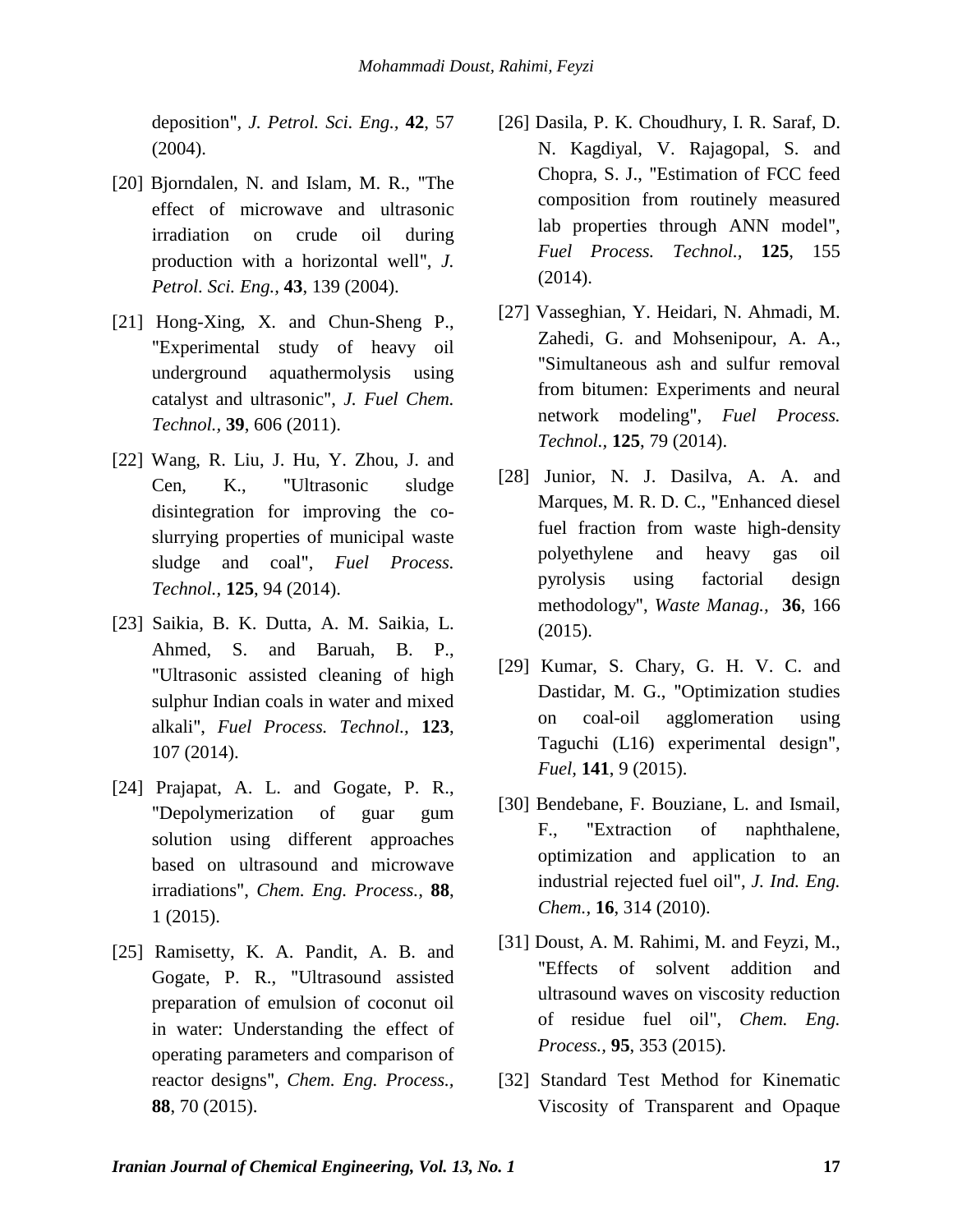Liquids (and Calculation of Dynamic Viscosity), (2012).

- [33] Standard Test Method for Density, Relative Density, or API Gravity of Crude Petroleum and Liquid Petroleum Products by Hydrometer Method, (2012).
- [34] Standard Test Method for Pour Point of Petroleum Products, (2012).
- [35] Standard Test Method for Ash from Petroleum Products, (2012).
- [36] Standard Test Method for Flash and Fire Points by Cleveland Open Cup Tester, (2012).
- [37] Montgomery, D. C., Design and Analysis of Experiments, 7th ed., John Wiley and Sons, New York, (2008).
- [38] Sahan, T. Ceylan, H. Sahiner, N. and Aktas, N., ["Optimization](http://www.sciencedirect.com/science/article/pii/S0960852410001914) of removal [conditions of copper ions from aqueous](http://www.sciencedirect.com/science/article/pii/S0960852410001914)  [solutions by Trametes](http://www.sciencedirect.com/science/article/pii/S0960852410001914) versicolor", *Bioresource Technol.,* **101**, 4520 (2010).
- [39] Torrades, F. Saiz, S. and Garcia-Hortal, J. A., "Using central composite experimental design to optimize the degradation of black liquor by Fenton reagent", *Desalination,* **268**, 97 (2011).
- [40] Tsapatsaris, S. and Kotzekidou, P., "Application of central composite design and response surface methodology to the fermentation of olive juice by Lactobacillus plantarum and Debaryomyces hansenii", *Int. J. Food. Microbiol.,* **95**, 157 (2004).
- [41] Wang, H. Liu, Y. Wei, S. and Yan, Z., "Application of response surface methodology to optimise supercritical carbon dioxide extraction of essential oil from Cyperus Rotundus Linn", *Food Chem.,* **132**, 582 (2012).
- [42] Chen, Y. Zhao, L. Liu, B. and Zuo, S., "Application of response surface methodology to optimize microwaveassisted extraction of polysaccharide from tremella", *Phys. Procedia,* **24**, 429 (2012).
- [43] Yetilmezsoy, K. Demirel, S. and Vanderbei, R. J., "Response surface modeling of Pb(II) removal from aqueous solution by Pistacia vera L.: Box–Behnken experimental design", *J. Hazard. Mater.,* **172**, 551 (2009).
- [44] Va´zquez, G. Calvo, M. Freire, M. S. Gonza´ lez-Alvarez, J. and Antorren, G., ["Chestnut shell as heavy metal](http://www.sciencedirect.com/science/article/pii/S0304389409012850)  [adsorbent: Optimization study of lead,](http://www.sciencedirect.com/science/article/pii/S0304389409012850)  [copper and zinc cations removal"](http://www.sciencedirect.com/science/article/pii/S0304389409012850), *J. Hazard. Mater.,* **172**, 1402 (2009).
- [45] Cornell, J. A., How to Apply Response Surface Methodology, 2nd ed., American Society for Quality Control, Wisconsin, (1990).
- [46] Bayraktar, E., ["Response surface](http://www.sciencedirect.com/science/article/pii/S0032959201001923)  [optimization of the separation of DL](http://www.sciencedirect.com/science/article/pii/S0032959201001923)[tryptophan using an emulsion liquid](http://www.sciencedirect.com/science/article/pii/S0032959201001923)  [membrane"](http://www.sciencedirect.com/science/article/pii/S0032959201001923), *Process Biochem.,* **37**, 169 (2001).
- [47] Myers, R. H. and Montgomery, D. C., Response Surface Methodology: Process and Product Optimization